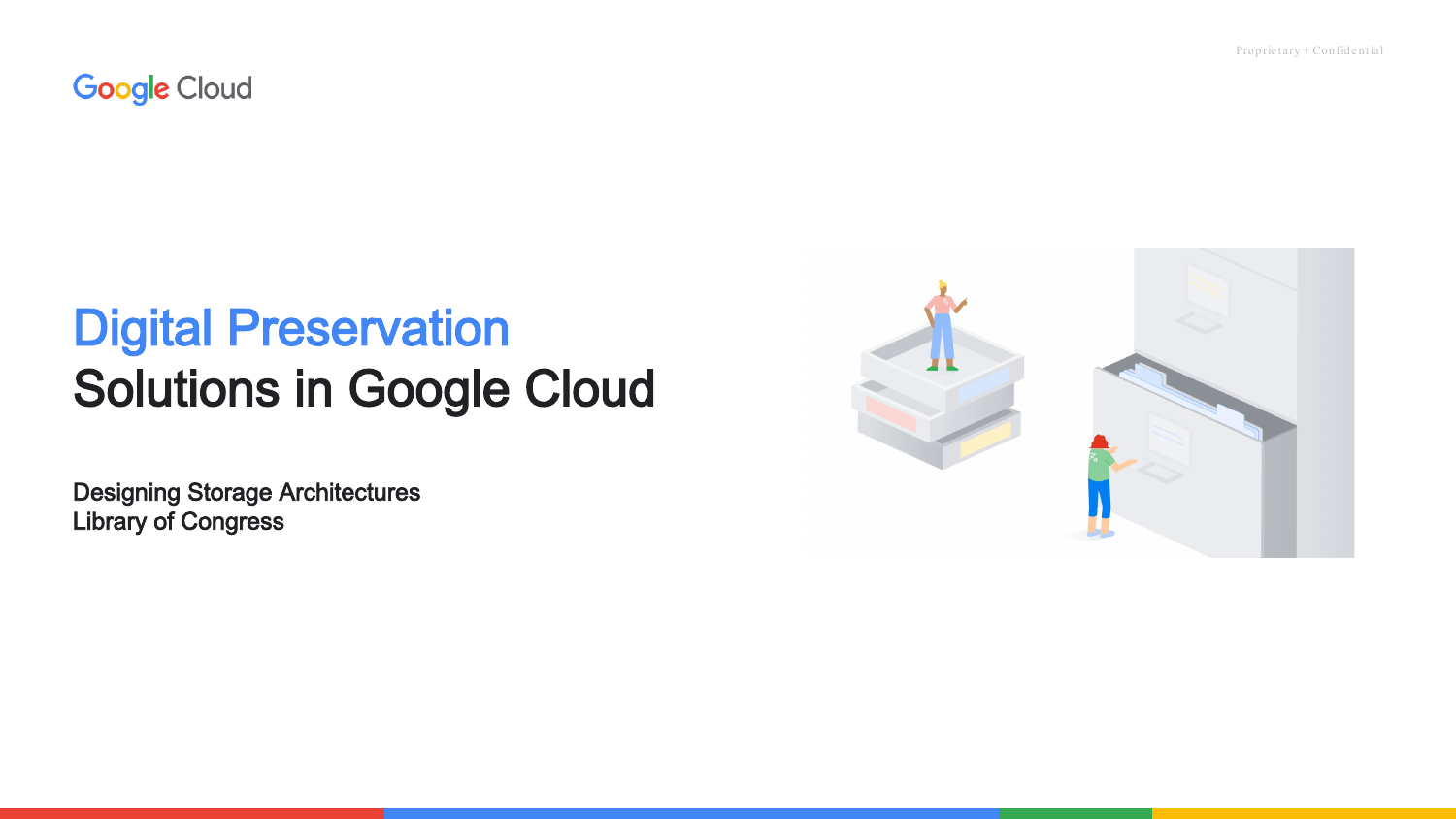### Law Library Archive Migration

- Migration completed between 2019 2020
- Data ce nte r de commissioning proje ct
- Maintain NDSA level 2 compliance
- File provenance records & fixity checks

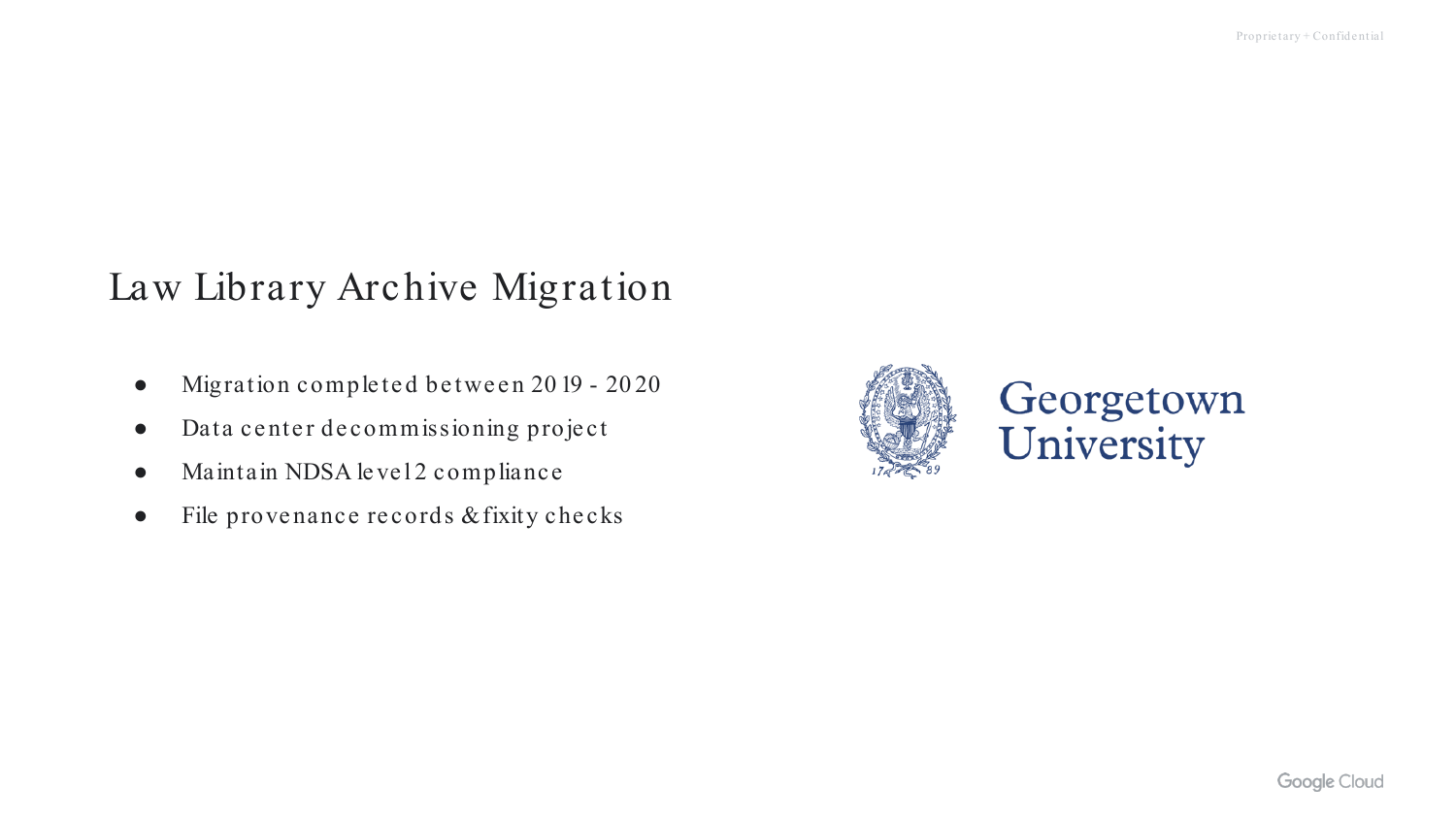## Google Cloud Storage



Highly a va ila ble a nd simple to use object storage

Usability: a consistent API, latency, and speed across storage classes simplifies development and experience.

Re liability: Storage in geo-redundant locations offers 99.99% availability with transparent failover.

Costs: Cold storage as low as \$0.0012 per GB/month. Still accessible in ms and with geo-redundant options.

Security: Data is encrypted at rest and in transit through various mechanisms; governed using Identity & Access Management

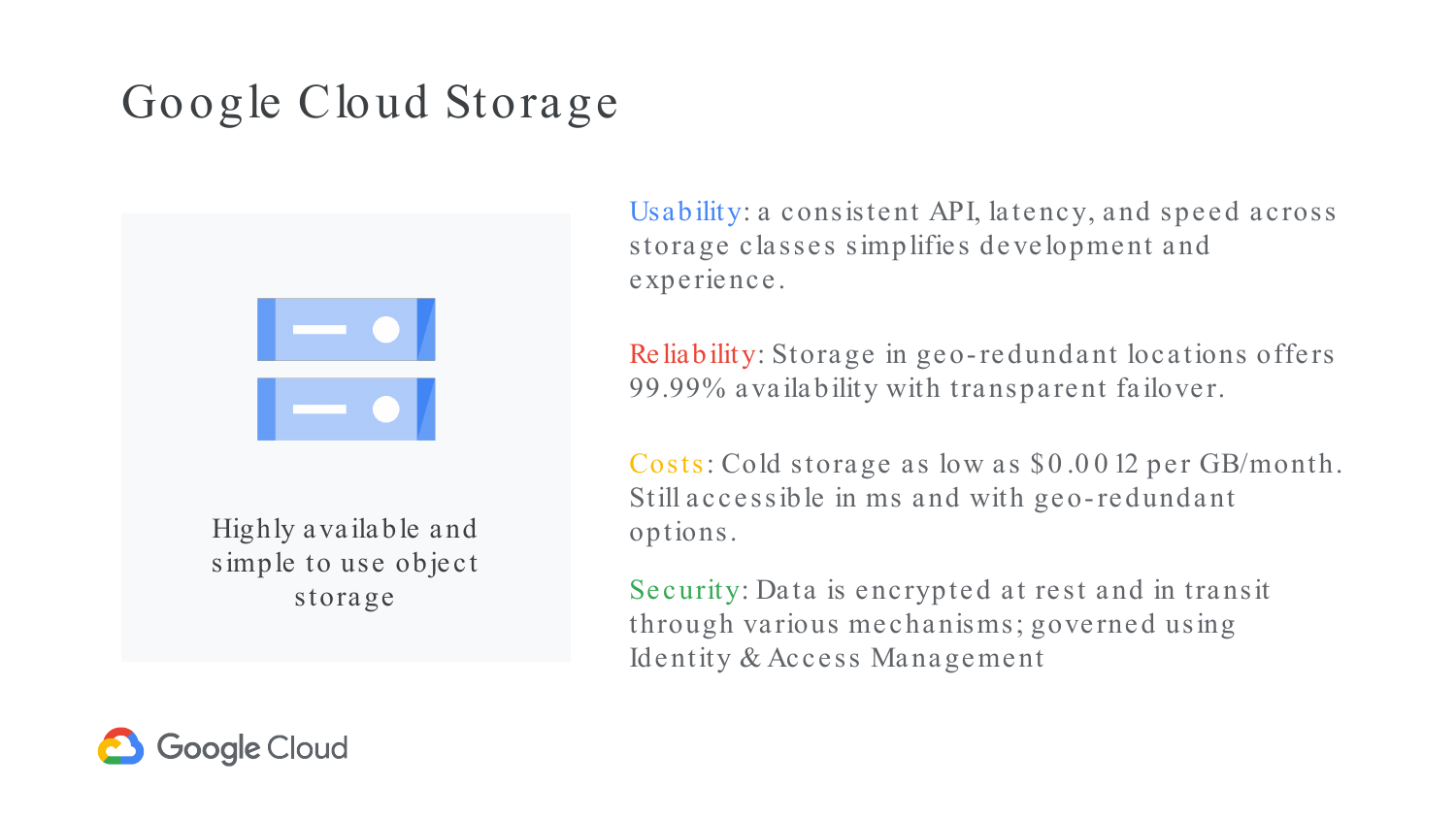

| <b>280 Bleecker St 7</b><br>New <i>Nork</i> 7 MV (10014)<br>Tel : (212) 727-2879<br><b>g</b> Elizabet |  |
|-------------------------------------------------------------------------------------------------------|--|
| Tb1211<br>ChR 2334<br>Gst IV<br>1 Crab Special<br>1 \$2.5 PBR<br>1 \$4 Stella<br>21.95                |  |
| 2.50<br>4.00<br>food<br>21.95<br>liquor<br>6.50<br>Tax<br>2.53                                        |  |
| 04:02PM Total Due<br>30.98<br>Please be advised:<br>unless noted                                      |  |

## Cloud Vision API

- Detect image characteristics, including dominant colors and crop hints
- Detect labels, landmarks and logos within image s
- Read, extract, and translate text in documents, including images and handwritten text
- Perform content analysis in videos and extract metadata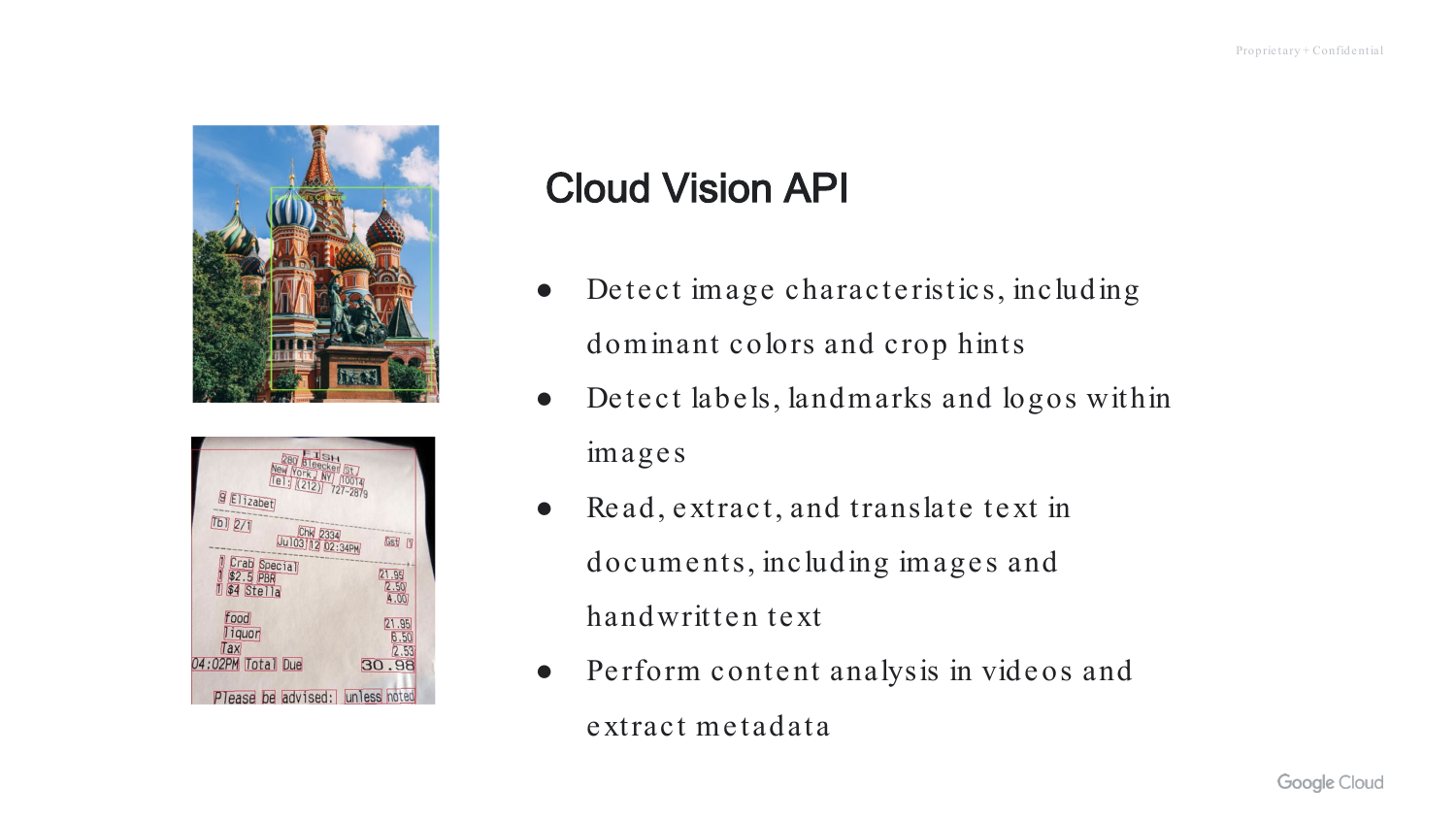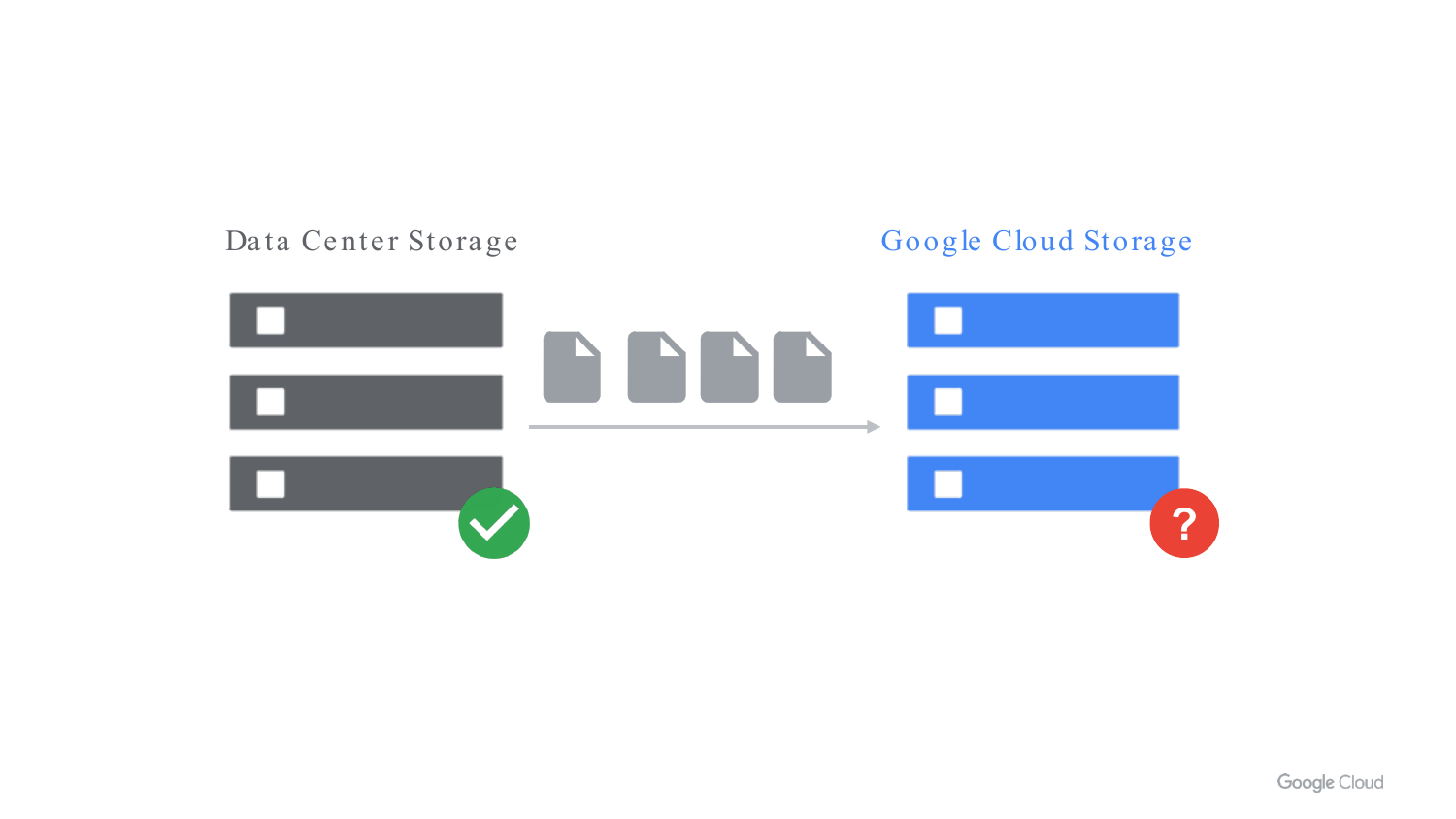

Traditional File System

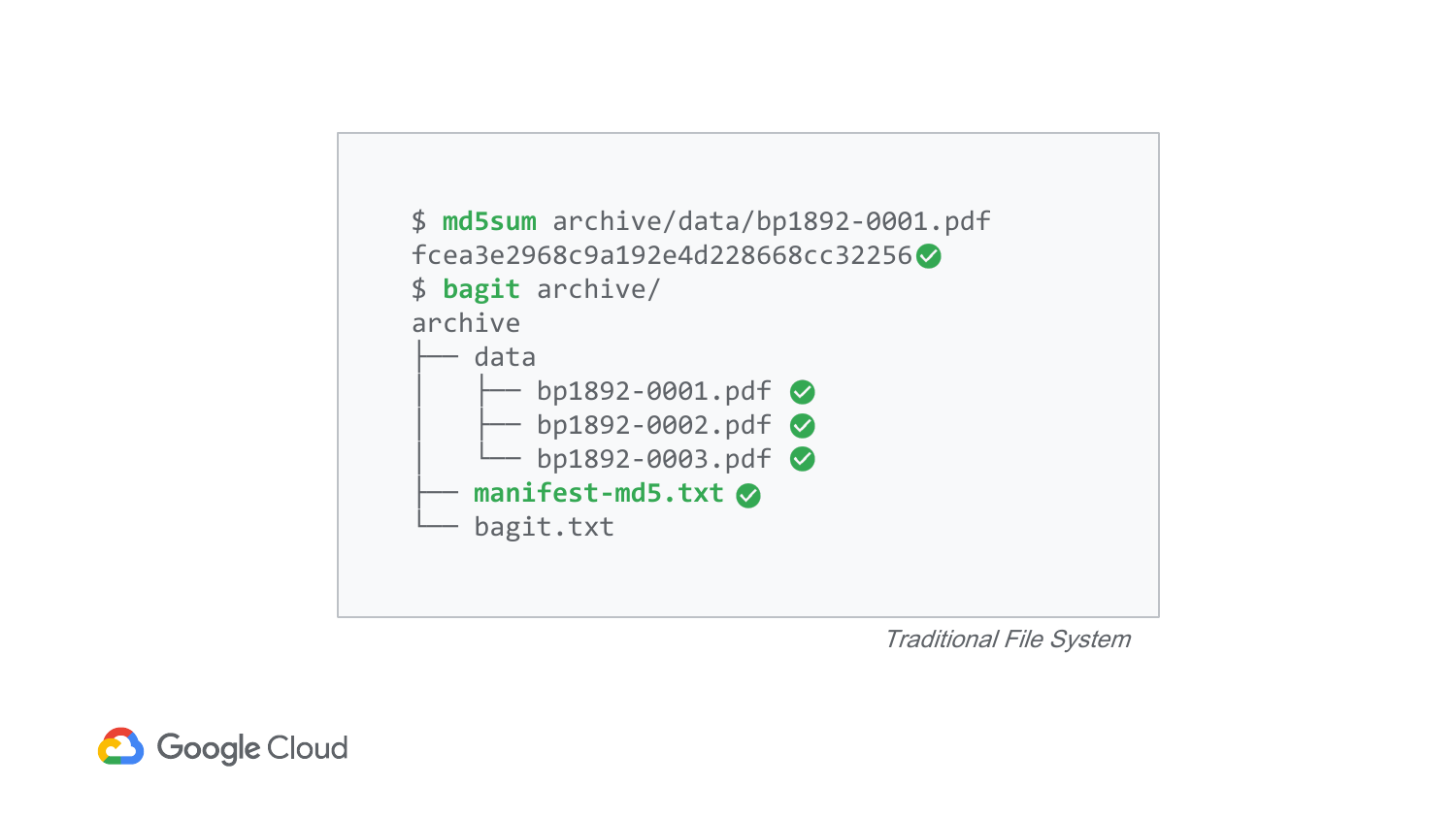| 19th-cent-pamphlets                                                                                                                                                                  |                    |                      |                   |               |               |  |  |
|--------------------------------------------------------------------------------------------------------------------------------------------------------------------------------------|--------------------|----------------------|-------------------|---------------|---------------|--|--|
| Location                                                                                                                                                                             | Storage class      | <b>Public access</b> | Protection        |               |               |  |  |
| us (multiple regions in United States)                                                                                                                                               | Archive            | Not public           | Object versioning |               |               |  |  |
| <b>OBJECTS</b><br><b>CONFIGURATION</b>                                                                                                                                               | <b>PERMISSIONS</b> | <b>PROTECTION</b>    | <b>LIFECYCLE</b>  |               |               |  |  |
| Buckets > 19th-cent-pamphlets > 1892 > data $\Box$<br><b>UPLOAD FILES</b><br><b>UPLOAD FOLDER</b><br><b>CREATE FOLDER</b><br><b>MANAGE HOLDS</b><br><b>DOWNLOAD</b><br><b>DELETE</b> |                    |                      |                   |               |               |  |  |
| Filter by name prefix only $\blacktriangledown$<br>Filter objects and folders<br>$\equiv$ Filter                                                                                     |                    |                      |                   |               |               |  |  |
| Name                                                                                                                                                                                 | Size               | Type                 | Created $\bullet$ | Storage class | Last modified |  |  |
| bp1892-0001.pdf<br>目<br>$\mathsf{L}$                                                                                                                                                 | 0B                 | application/pdf      | Mar 10, 2         | Archive       | Mar 10, 20    |  |  |
| bp1892-0002.pdf<br>$\mathbf{L}$<br>目                                                                                                                                                 | 0 B                | application/pdf      | Mar 10, 2         | Archive       | Mar 10, 20    |  |  |
| bp1892-0003.pdf<br>E                                                                                                                                                                 | 8 B                | application/pdf      | Mar 10, 2         | Archive       | Mar 10, 20    |  |  |

#### Google Cloud Storage

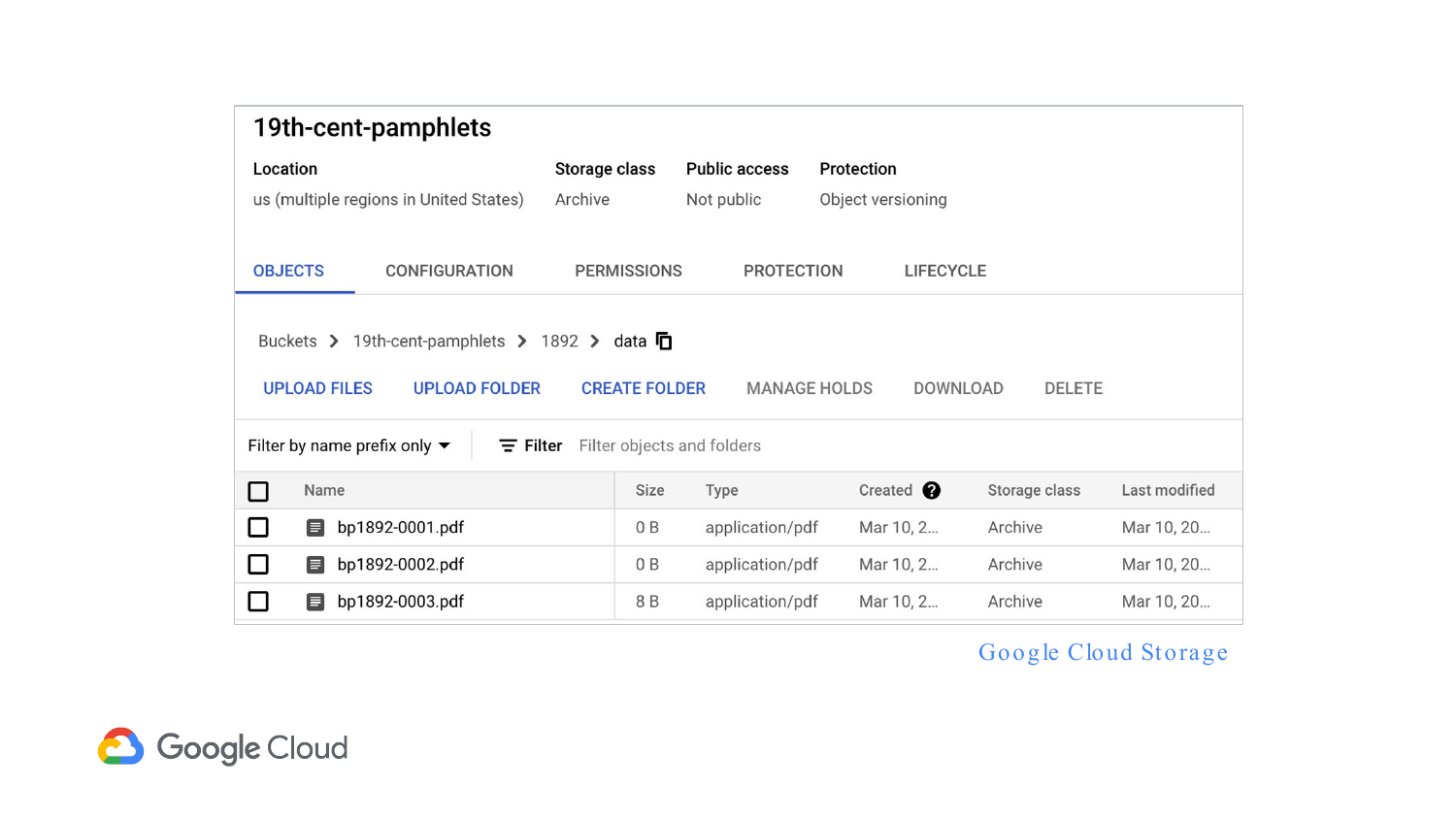```
gsutil stat gs://19th-cent-pamphlets/1892/data/bp1892-0003.pdf
gs://19th-cent-pamphlets/1892/data/bp1892-0003.pdf:
   Creation time: Thu, 10 Mar 2022 21:26:07 GMT
   Update time: Thu, 10 Mar 2022 21:26:07 GMT
   Storage class: ARCHIVE
   …
   Hash (\text{crc}32\text{c}): okryTg== \bulletHash (md5): hRM8VqzPTuDfc1ljwL757A==
```
Google Cloud Storage

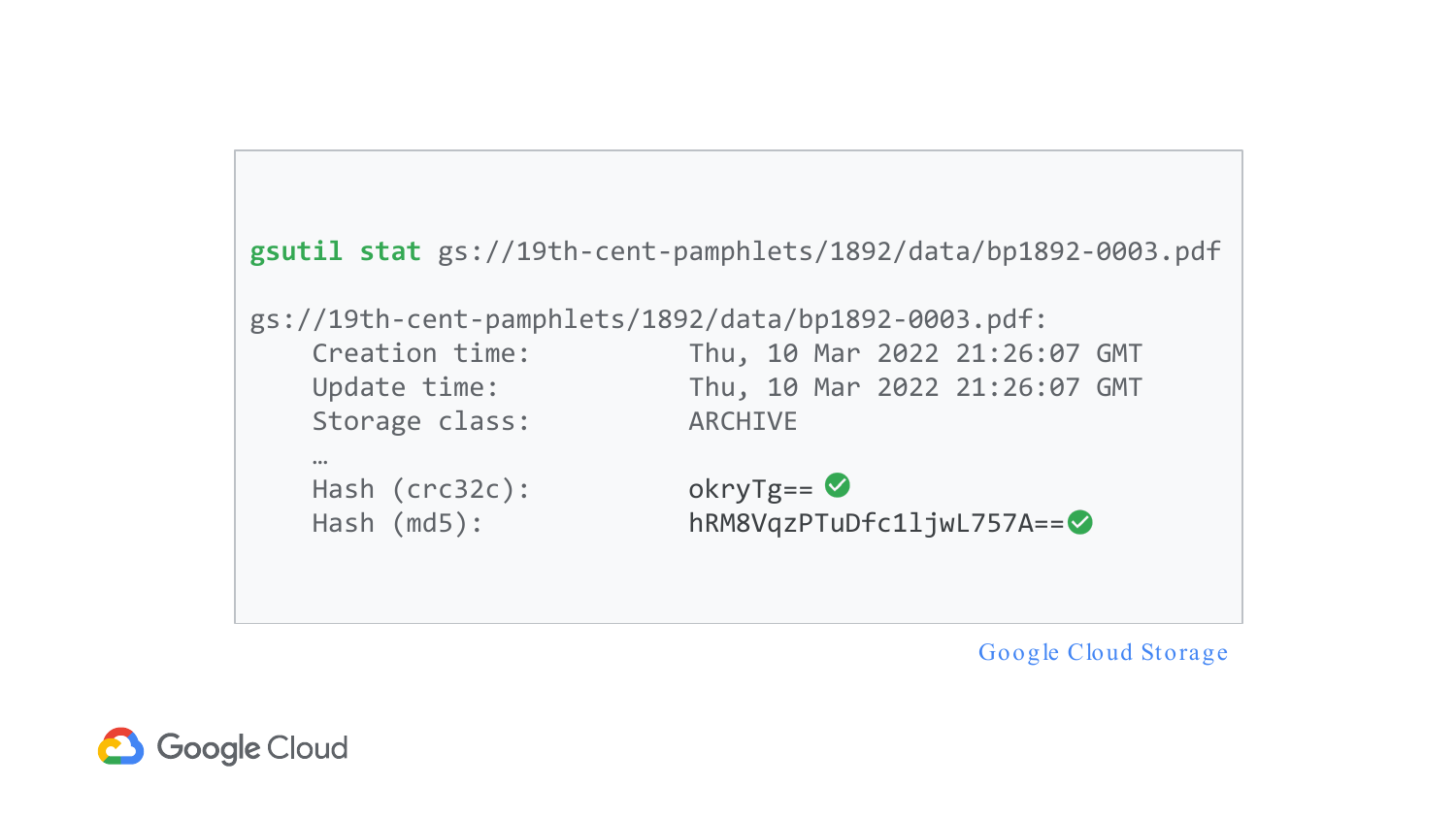

Automated Appoach

[https://github.com/GoogleCloudPlatform/professional](https://github.com/GoogleCloudPlatform/professional-services/tree/main/examples/gcs-fixity-function) services/tree/main/examples/gcs -fixity -function

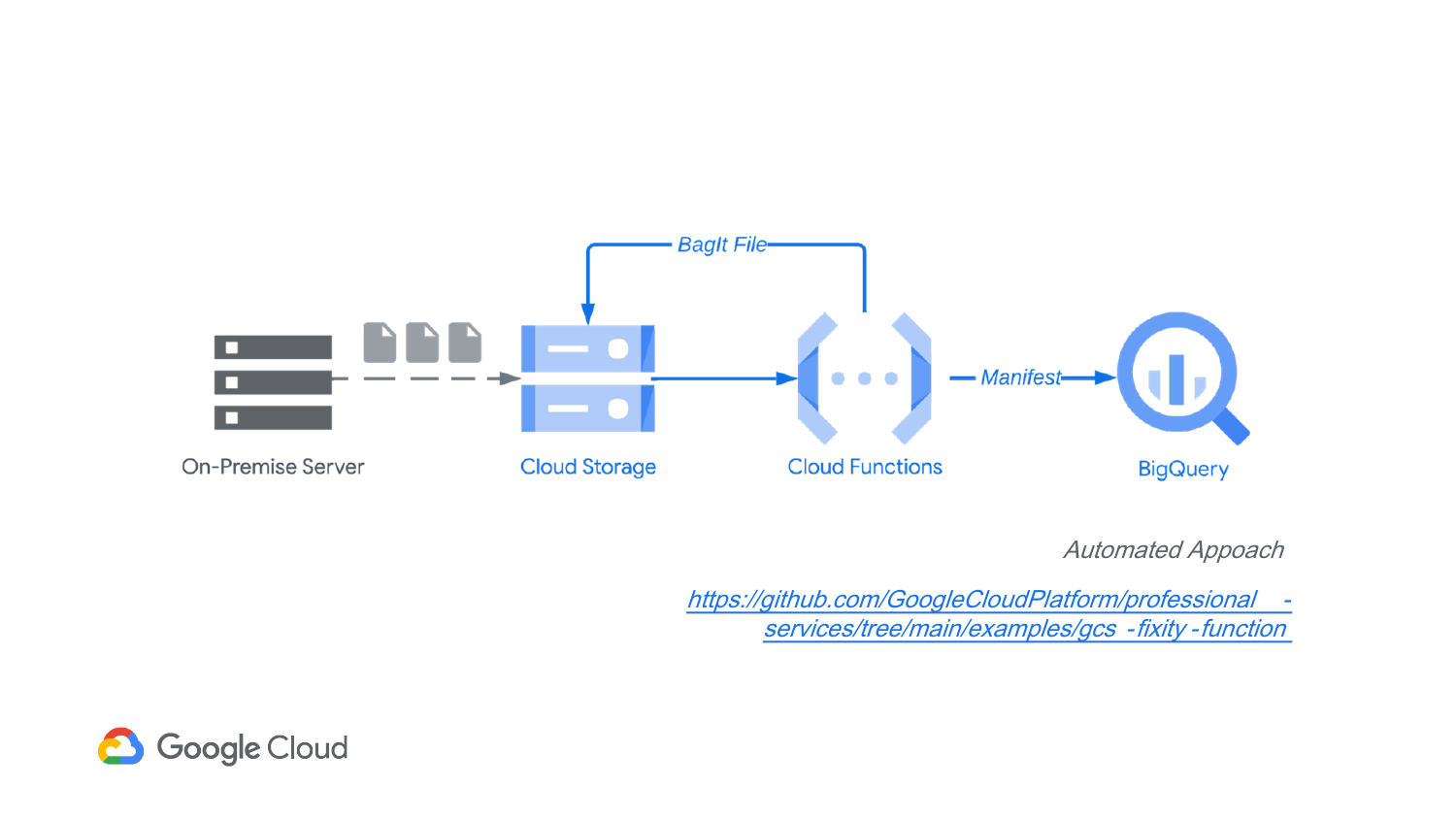# **A A**

# "Fixity, in the preservation sense, means the assurance that a digital file has remained unchanged, i.e. fixed."